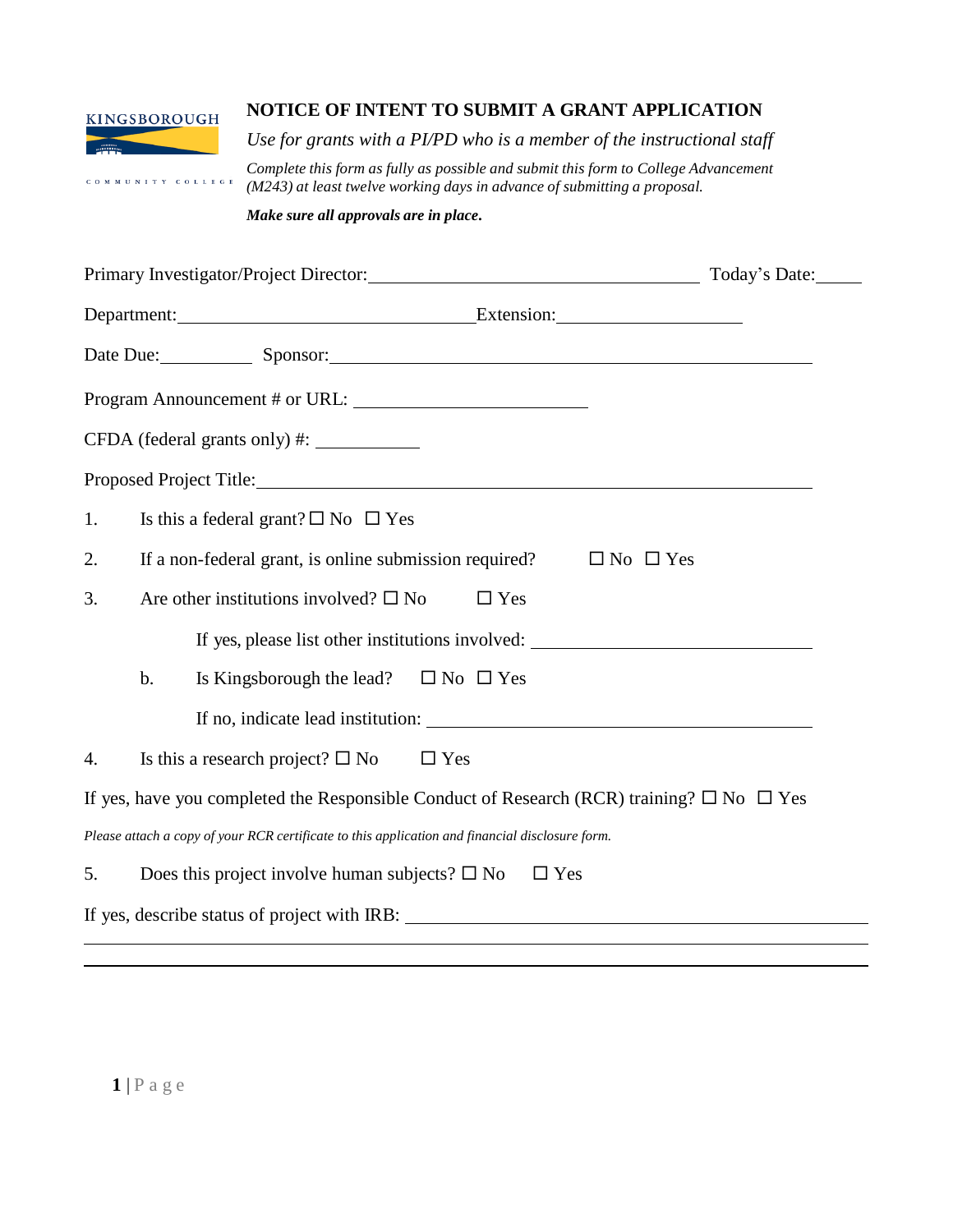| 6.     |                                   | Will this project require existing and/or additional space on or off campus?                 |                                   |                 |                                                                                               |            |
|--------|-----------------------------------|----------------------------------------------------------------------------------------------|-----------------------------------|-----------------|-----------------------------------------------------------------------------------------------|------------|
|        | $\Box$ Yes<br>$\square$ No        | if yes: $\square$                                                                            | Existing                          |                 | $\Box$ On-campus                                                                              |            |
|        |                                   | □                                                                                            | Additional                        |                 | $\Box$ Off-campus                                                                             |            |
|        |                                   |                                                                                              |                                   |                 | Please describe space needs and additions and/or renovations to be made:                      |            |
|        |                                   |                                                                                              |                                   |                 |                                                                                               |            |
|        |                                   |                                                                                              |                                   |                 |                                                                                               |            |
| 7.     |                                   |                                                                                              |                                   |                 | Will this project involve the acquisition of computer hardware and/or software? $\square$ No  | $\Box$ Yes |
|        |                                   |                                                                                              |                                   |                 |                                                                                               |            |
|        |                                   |                                                                                              |                                   |                 |                                                                                               |            |
| 8.     |                                   | Will this project involve the acquisition of major equipment? $\square$ No                   |                                   |                 | $\Box$ Yes                                                                                    |            |
|        |                                   |                                                                                              |                                   |                 |                                                                                               |            |
|        |                                   |                                                                                              |                                   |                 | If you answer "yes" to questions 6, 7, or 8, approval from the Vice President for Finance and |            |
|        | Administration is required below. |                                                                                              |                                   |                 |                                                                                               |            |
| 9.     |                                   | Are you requesting salary support for yourself? $\square$ No                                 |                                   |                 | $\Box$ Yes                                                                                    |            |
|        |                                   | If yes, select type and calculate where indicated below:                                     |                                   |                 |                                                                                               |            |
| $\Box$ | <b>Released Time:</b>             |                                                                                              |                                   |                 |                                                                                               |            |
|        |                                   | $\frac{1}{2}$ hours of released time x \$1,250 per hour =                                    |                                   |                 | $\S$ (A)                                                                                      |            |
|        |                                   | $\frac{1}{2}$ (A) x 0.51 (released time fringe rate) =                                       |                                   |                 | $\S$ (B)                                                                                      |            |
|        |                                   | Total value of released time requested $(A + B) =$                                           |                                   |                 | $\frac{1}{2}$                                                                                 | (C)        |
| □      |                                   |                                                                                              |                                   |                 | Faculty Summer Salary (for most grants, faculty may request up to 2 months of summer salary)  |            |
|        |                                   | Annual Salary: $\frac{1}{2}$ = $\frac{1}{2}$ = $\frac{1}{2}$ = $\frac{1}{2}$ = $\frac{1}{2}$ |                                   |                 | $\sqrt[3]{\phantom{a}(\mathrm{D})}$                                                           |            |
|        | $\frac{1}{2}$                     | $(D) x$ (D) months) =                                                                        |                                   |                 | $\textcircled{f}$ (E)                                                                         |            |
|        | \$                                | (E) x $0.28$ (summer salary fringe rate) =                                                   |                                   |                 | $\frac{1}{2}$                                                                                 | (F)        |
|        |                                   | Total value of summer salary $(E + F) =$                                                     |                                   |                 | $\frac{1}{2}$                                                                                 | (G)        |
| $\Box$ |                                   |                                                                                              |                                   |                 |                                                                                               |            |
| 10.    |                                   | Are you requesting a research assistant?                                                     |                                   | $\square$ No    | $\Box$ Yes                                                                                    |            |
|        |                                   | If yes, please indicate: $\square$ Undergraduate                                             |                                   | $\Box$ Graduate | $\Box$ Other                                                                                  |            |
| 11.    |                                   | Are you requesting other staff?                                                              |                                   | $\square$ No    | $\Box$ Yes                                                                                    |            |
|        |                                   |                                                                                              |                                   |                 |                                                                                               |            |
|        | If yes, please indicate:          |                                                                                              | $(\#)$ full-time $(\#)$ part-time |                 |                                                                                               |            |

## **If new office space is required, approval from the Vice President for Finance and Administration is required on page 3 of this form.**